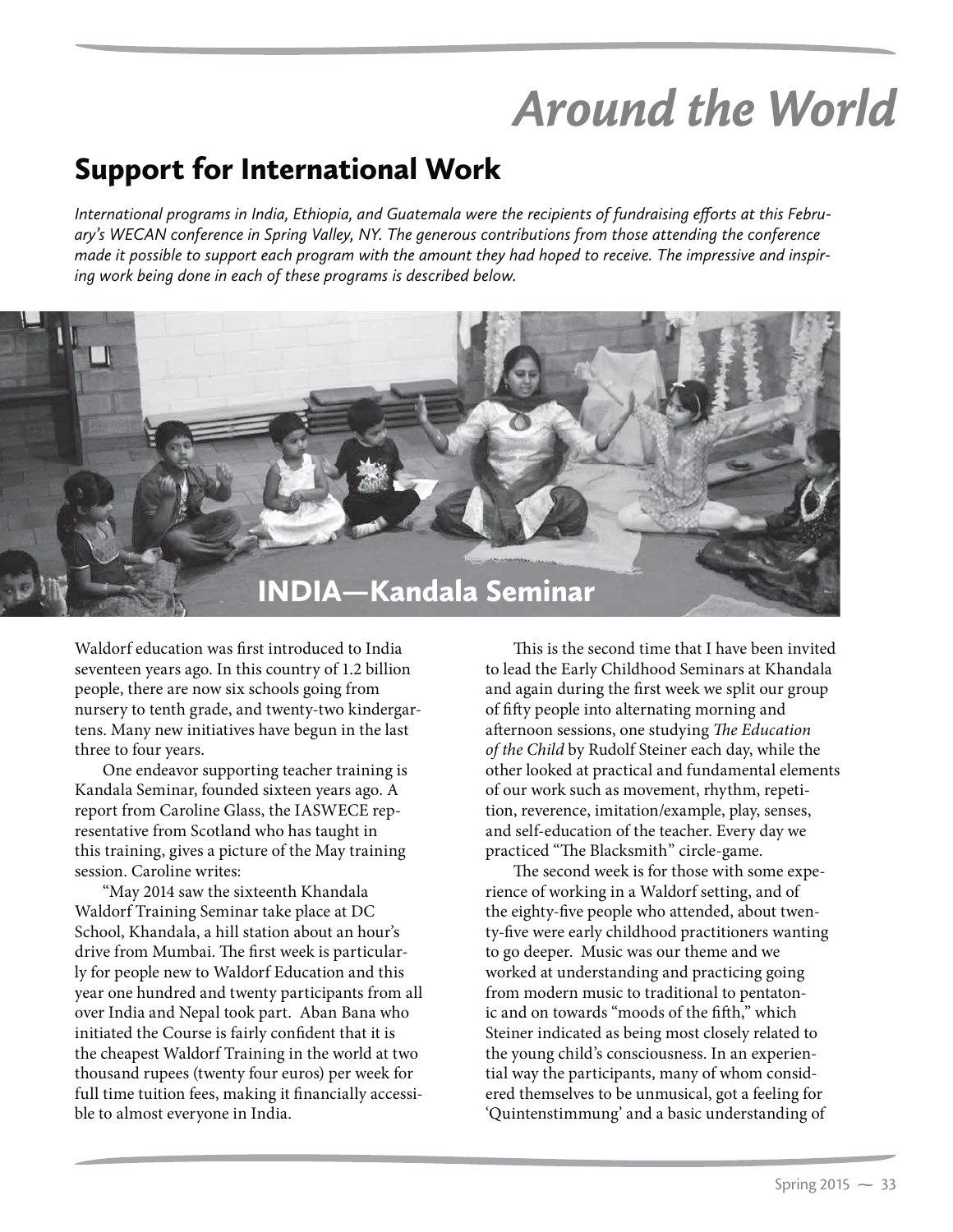music theory, including how to begin reading and composing music. We concentrated on rain songs with the monsoon season about to start, and many of Wilma Ellersiek's hand gesture games dovetailed beautifully into this theme. There was great warmth and enthusiasm for practicing her healing work of 'Giving love, bringing joy.'

Khandala has the mood of a festival, a celebration of education each year. The day begins at 7:30 am (before it gets too hot), with a morning circle

where each day a different 'prayer' from India's many religions is spoken. A big circle of over a hundred people is formed in the school yard. This is followed by songs, rhythms and games to use throughout a Waldorf curriculum. After a spicy breakfast the seminar work begins interspersed with singing, eurythmy, painting, flute-playing and speech and more spicy food."

The money raised on behalf of India will go to support teacher training. **t**

## ETHIOPIA—The Phoenix of Hawzien

Ethiopia is a highland in northeast Africa with an ancient history. In the days of the Egyptian Pharaohs it was known as Punt, during Roman times as Axum. It was long a mighty empire. It accepted Christianity before it was a state religion in Rome, and the ties to Christianity run deep. The oldest Muslim community outside of Mecca and Medina is in Ethiopia, as is a small Jewish community which has dwelt in Ethiopia for thousands of years. There are more than 200 ethnic groups of different religions living together. It is a very poor country where nearly half of the people are undernourished. Drought and floods, coming more and more frequently, aggravate this situation.

In the town of Hawzien, a terrible tragedy occurred in 1988. The marketplace was bombed in broad daylight and 2,500 people lost their lives. Out of this catastrophe, amidst a desire to provide a better future for the children, the Phoenix Society for Integrated Development was founded. A Waldorf-inspired kindergarten was also opened at that time. Today there are 120 children in the kindergarten with plans to expand into another group so the size of the groups can be reduced. More children are waiting for a place in the program. Parents hope to see the kindergartens expand into a school where the children can continue this kind of holistic education. The school has become a haven for the children, who come to school as though it is a second home. Parents are also experiencing the benefits in a new sense of harmony.

Another objective of this project is to strengthen health education through work with the children and parents in the school. AIDS infection continues to be a problem. In 2006 approximately 1.2 million children were orphaned from this disease.

Hawzien Waldorf Kindergarten expressed that funds are needed to support more children attending and for teacher training and mentoring. Boulder Waldorf Kindergarten, devastated by a flood in fall of 2013, received the conference collection support last year. As Boulder Waldorf rose out of the muddy flood, they sponsored fundraising for Hawzien and raised \$1000 to reciprocate the generous support they had received. This, together with what was donated at the conference, reached the financial goal for this coming year. **t**